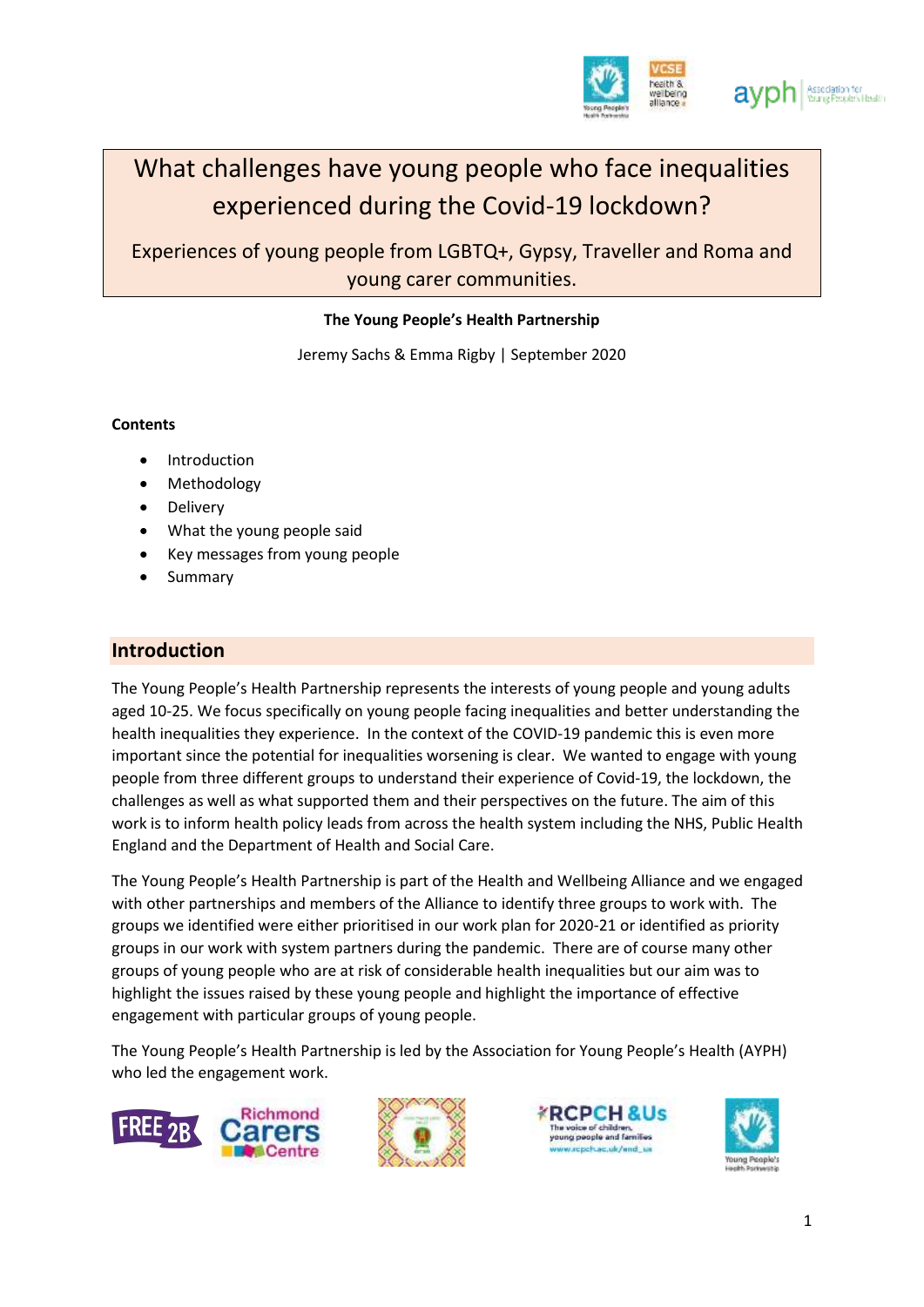

## **Methodology**

We created a flexible methodology that was used with all three groups. The methodology was designed to support engagement with young people about Covid-19, lockdown and how it has affected them. Currently, there are many research and participation projects focusing on the impacts of the pandemic on young people. Despite this, we have seen less focus on specific groups of young people who may have unique experiences or different inequalities that deserve equal attention. The methodology was designed by AYPH participation staff. While the questions remained consistent throughout the engagement, the methodology was adaptable, so it could be changed according to the different needs of the young people taking part. This allowed the project to reach more young people, as some preferred to work with facilitators from their own support networks or community rather than an external facilitator.

## **Delivery**

We worked with three members of the Health and Wellbeing Alliance: Carers Partnership, Friends Families and Travellers and the LGB&T Partnership. Each member identified local organisations in their networks who would be able to engage with this project. In conversations with a range of local organisations we identified three local partners: Free2B [Alliance,](about:blank) a LGBTQ+ youth service, Richmond [Carers](about:blank) Centre, supporting young carers an[d York Travellers](about:blank) Trust, supporting Gypsy, Traveller and Romany families and young people. We also worked with RCPCH & Us who supported the engagement work and the agreement of key messages.

AYPH participation staff met with youth workers from each organisation to discuss the best way of engaging their young people with the methodology. This was to consider confidentiality and consent, as well as what would make the young people feel safe and able to share their opinions openly.

It was agreed that AYPH participation staff would lead two workshops for Richmond Carers Centre, one with their  $10 - 12$  year old group and one with their  $12 - 15$  year old group. They would sit in at the Free2B Alliance workshop to clarify questions or feedback, but not lead the workshop. York Travellers Trust would hold one to one interviews with young people and hold one large group workshop. York Travellers Trust followed the methodology but to ensure the young people felt safe, no external facilitators were in the group.

All engagement was carried out between July and August 2020. York Travellers Trust engaged with a group of five young women, aged  $15 - 25$  years old and carried out seven one to one interviews with young men and women aged 14 – 25 years old.

Richmond Carers Centre ran two engagement groups. One for four girls and three boys aged 10 – 11 and another for two girls and three boys aged  $12 - 15$ .

The Free2B Alliance engagement group included seven young people between 13 – 18 years old.

**31 young people were consulted in total, all aged between 10 and 25 years.**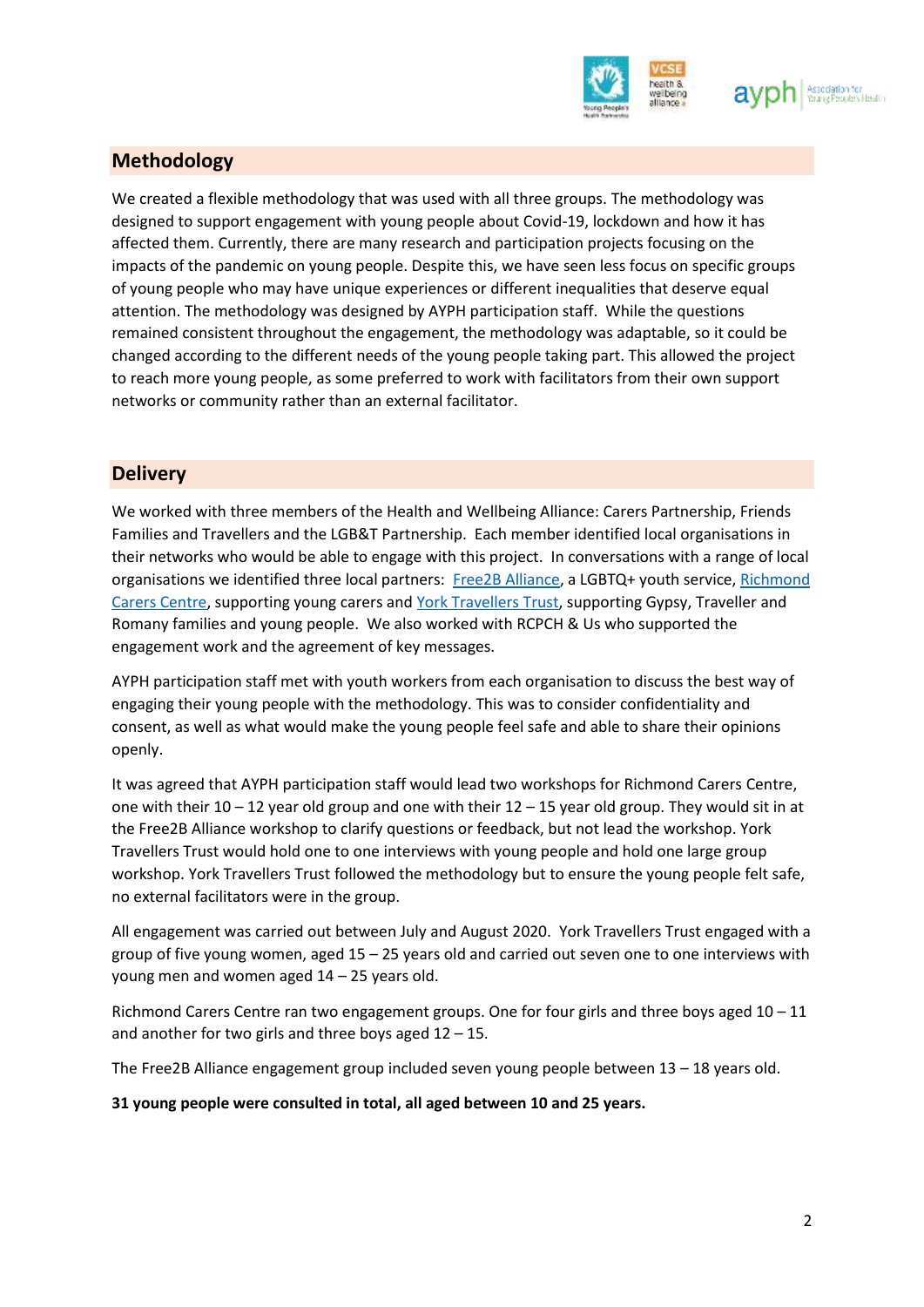

## **What young people said**

#### **How have young people been affected by the Covid-19 lock down?**

Young people we worked with told us they felt that the sudden withdrawal of clubs, school, after school activities and friends had had a major impact on the health and wellbeing of all young people. They told us being confined to home, where they may not get time to themselves, coupled with the sudden restrictions on day-to-day activities also affected young people's wellbeing negatively.

They also told us that young people like them were likely to feel the impact of the withdrawal of support networks even more acutely. Many of the youth clubs they attend have been set up to meet specific needs within their communities. These clubs come with expertise in supporting young people and an awareness of the challenges they face. The Free2B LGBTQ+ young people's group considered their youth club not only as a place to see their friends, but where they could seek advice on LGBTQ+ issues and a space that was safe and free from discrimination. Many of them had stories of living with homophobic or transphobic families and spoke of increased verbal or physical domestic violence toward them. Young carers we spoke to were not only managing the sudden withdrawal of their own support, but an increase in their responsibilities when caring for family members. One young carer commented, **"***My brother is normally in a residential school and when he is home we have carers in the holidays. We have not had any carers so it has been a lot harder than normal". Young Person from Young Carers 10 – 12 year old group, Carers Richmond.*

Young people from The York Travellers Trust echoed the difficulties they felt in lockdown due to the sudden removal of support networks, and also told us they were experiencing financial stress, as many of the young men in the communities are self-employed and had lost work. Many did not feel they could access Universal Credit and that culturally receiving financial support was frowned upon or considered shameful.

Work of the charity *Friends, Families and Travellers* has highlighted that financial stress may worsen severe health inequalities faced by Gypsy, Traveller and Roma communities – in particular, young men. In the All Ireland Traveller Health Survey, researchers found suicide to be the cause of 11% of all deaths in the Irish Traveller community<sup>1</sup>. Further to this, research conducted by Walker in 2008 found that over 65% of Traveller suicides occur among those under  $30<sup>2</sup>$ .

**.** 

<sup>1</sup> [https://www.ucd.ie/t4cms/AITHS\\_SUMMARY.pdf](https://www.ucd.ie/t4cms/AITHS_SUMMARY.pdf)

<sup>&</sup>lt;sup>2</sup> <https://www.hse.ie/eng/services/list/4/mental-health-services/nosp/research/suicidetravellercommunity.pdf>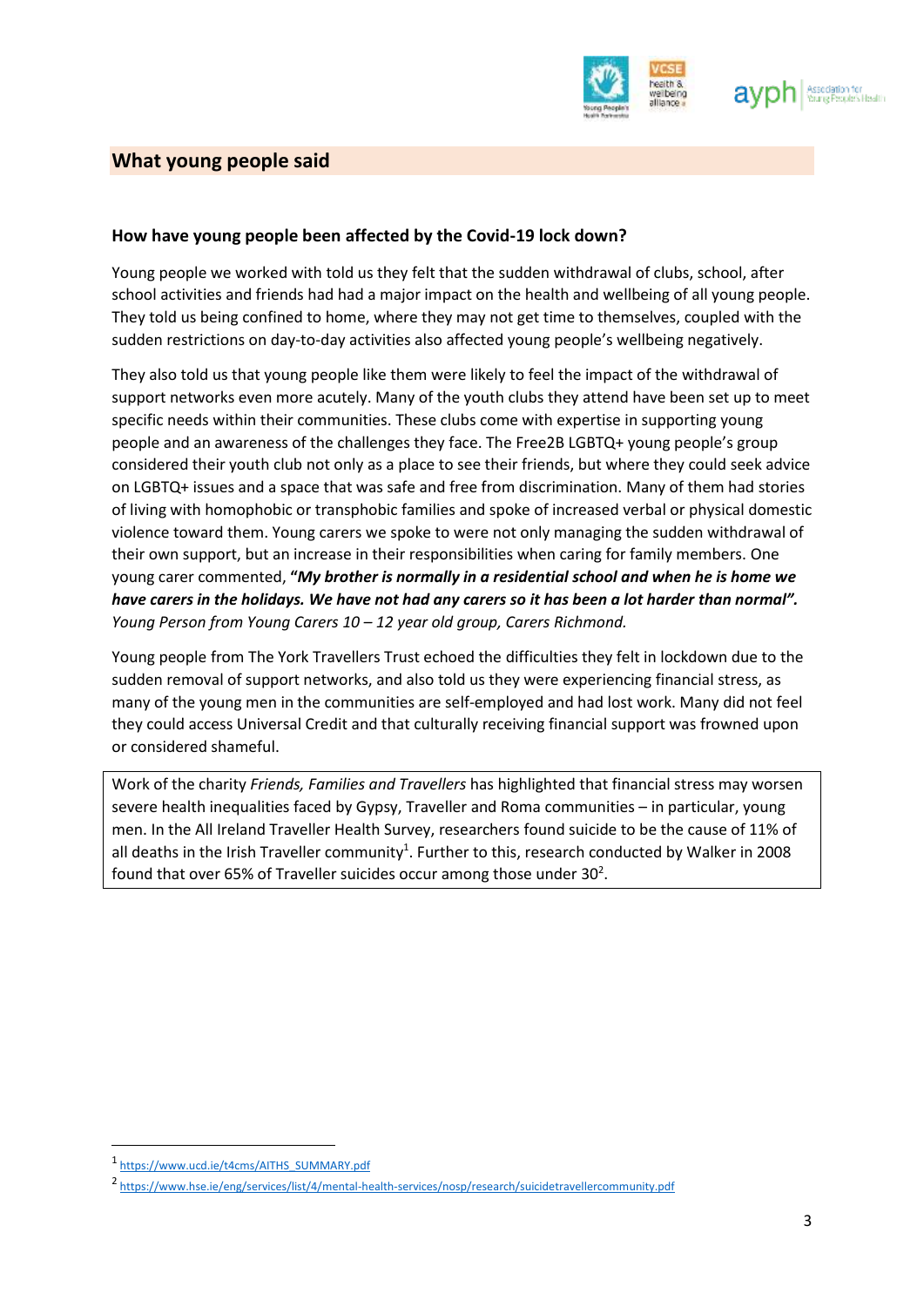

## **What has young people's experience accessing healthcare provisions been like during Covid-19?**

The York Travellers Trust young people told us they struggled to manage current healthcare conditions during lock down. Digital GP appointments and emailed prescriptions can be challenging with low literacy levels. A young woman in the group workshop said, **"***When people don't know how to read or write it's hard. I don't know how to get an email prescription" - Young person from York Travellers.* This practical boundary to healthcare can become more challenging when facing stigma and discrimination, *"I've been followed round, talked to like scum"* - *Young person from York Travellers.*

LGBTQ+ young people have also experienced digital exclusion. Although they might have access to devices such as tablets, phones and laptops, when living in transphobic or homophobic households, they are unable to find a space to use devices to access the support or healthcare they need. LGBTQ+ young people also told us that they felt reduced staff had led to delays and disruption to the treatment of Transgender young people due to issues such as stockpiling transition medication. Many young people from the LGBTQ+ community also reported that they mistrusted healthcare professionals and confidentiality. They had experiences of professionals breaking confidentiality when they had shared something in confidence. One young person shared an experience of a professional raising safeguarding procedures when he disclosed he was in a same sex relationship with someone in his class of the same age.

Young Carers felt the information for people 'shielding' during the lock down was inadequate, particularly when compared to the regular broadcasted updates. *"It did not tell you what you can do and what special measures you would need. The media showed the beaches and news flashes of no social distancing and makes you worry about when this is going to end"* – *Young Person from Young Carers 10 – 12 year old group, Carers Richmond.*

#### **What support has been missing or unhelpful?**

All the young people we spoke to felt that the lack of clarity around the lockdown presented challenges, not just for young people from their communities but also for young people generally. The rules about social distancing felt overwhelming and difficult to remember and this led some young people to feel anxious when going outside.

Inconsistent communication and information from schools created a huge amount of stress and anxiety. This is true of all year groups and not just young people who were due to sit exams. Even schools that provided regular contact concerning young people's academic life did not provide the social element that comes with attending school and young people missed this. For example, they wanted "more meetings with teachers doing fun activities, to be able to see friends" - Young *Person from Young Carers 12 – 15 year old group, Carers Richmond*. In addition, several young people suggested that advice about what to do if you had a health concern, about benefits and food banks was not reaching young people.

Shielding young people from the York Travellers Trust told us there was no support for them when trying to stay in isolation when they were also being moved on from where they were staying, forcing them to break social distancing rules.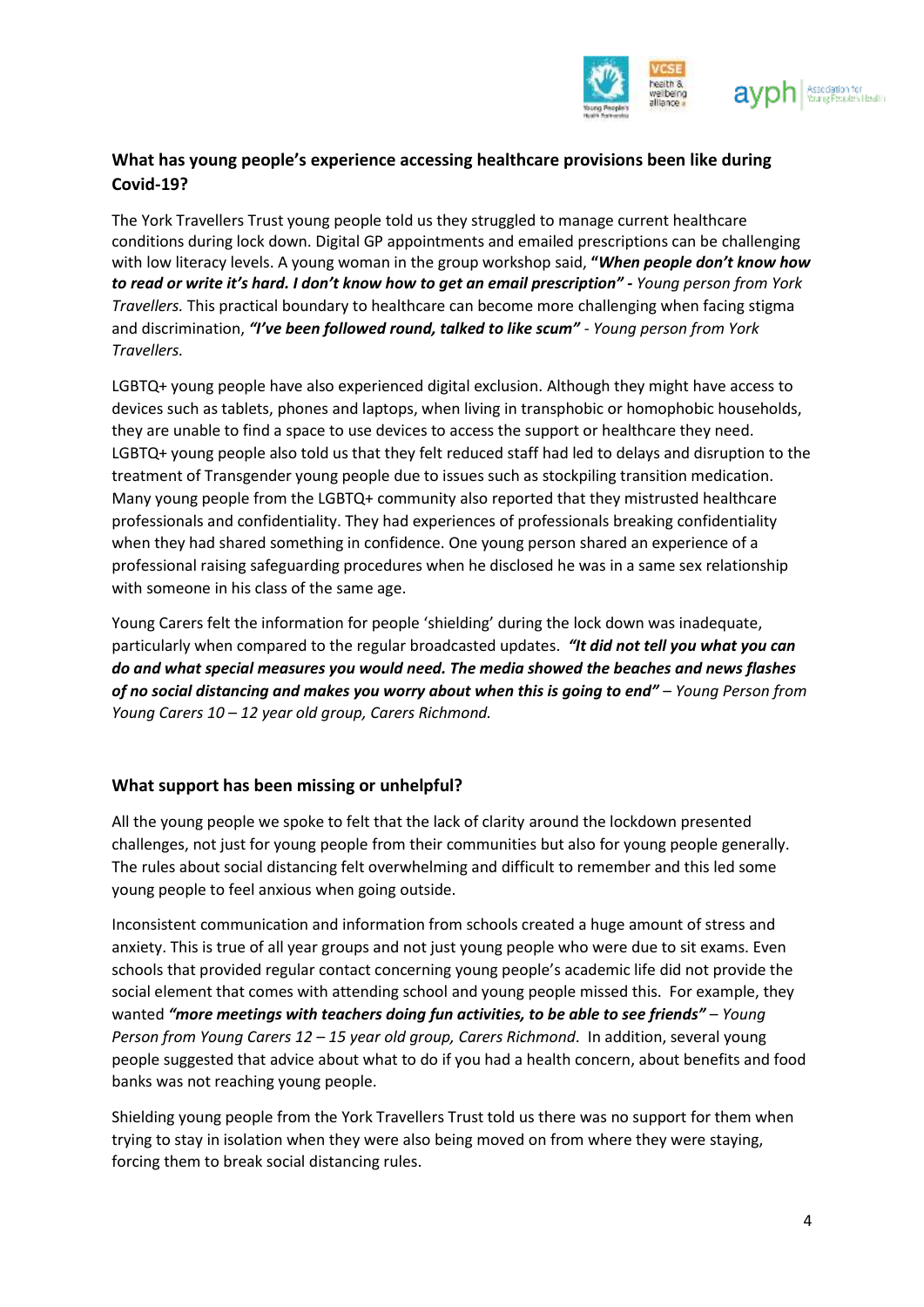

#### **What do you feel young people have done in order to support themselves?**

Some young people acknowledged that being around family more than usual could be difficult and in some cases damaging to mental health or even dangerous in the cases of homophobic or transphobic family members. Despite this, a majority recognised that proactively connecting with family and friends, through games, social media or going for walks could be a very positive way of coping. The young people who went to schools that were more proactive in staying in contact with students about non-academic things, after school clubs etc. reported that they found this useful. Many young people were taking advantage of Zoom groups or extracurricular activities and online youth groups when given the opportunity.

Many young people who felt that being at home during lockdown may be unhealthy or even dangerous because of abusive family members chose to stay with friends instead. While most reported this as safer for them, it has also put a strain on relationships and this has led to poor mental and psychosocial health in some young people.

Young people told us that having their own space to be alone was very important. They reported doing different things in their time alone, such as using a punching bag or watching YouTube videos, but all agreed it was an essential part of being able to cope.

Some young people we spoke to also acknowledged that they had been coping in ways that may not be considered sustainable or healthy. Some found that alcohol or drugs have helped them when feeling particularly bad. Interestingly the young people identified that this may be linked to preexisting mental health issues, exacerbated by the lock down. Other young people reported that they had developed complicated relationships with food and body image, either comfort eating or worrying about changes in their bodies due to lack of movement.

A small proportion of the young people we engaged in these particular groups struggled to identify anything supportive or positive. Typically, these were young people who were facing financial difficulties or felt particularly isolated from health services or other forms of support such as universal credit.

## **The NHS is looking at how it makes healthcare more linked up for young people - how could it work best for you?**

Young people we spoke to felt that healthcare professionals needed to prioritise speaking to them first or at the same time as they spoke to parents or guardians about their health, one young man explained, *"if they explained something to you about care you might need; it might make you less nervous" – young person from Richmond Carers.* Young people also felt that more referrals and sign posting to other professionals, either other health provisions or youth charities would benefit them in managing their health.

Many young people we spoke to wanted to know pathways to health services that did not rely on their parents or family members to make appointments, set up online consultations or take them to clinics. This may be particularly important for those with whom services find it harder to connect. Better health literacy around how GP practices work, such as how to speak to reception staff and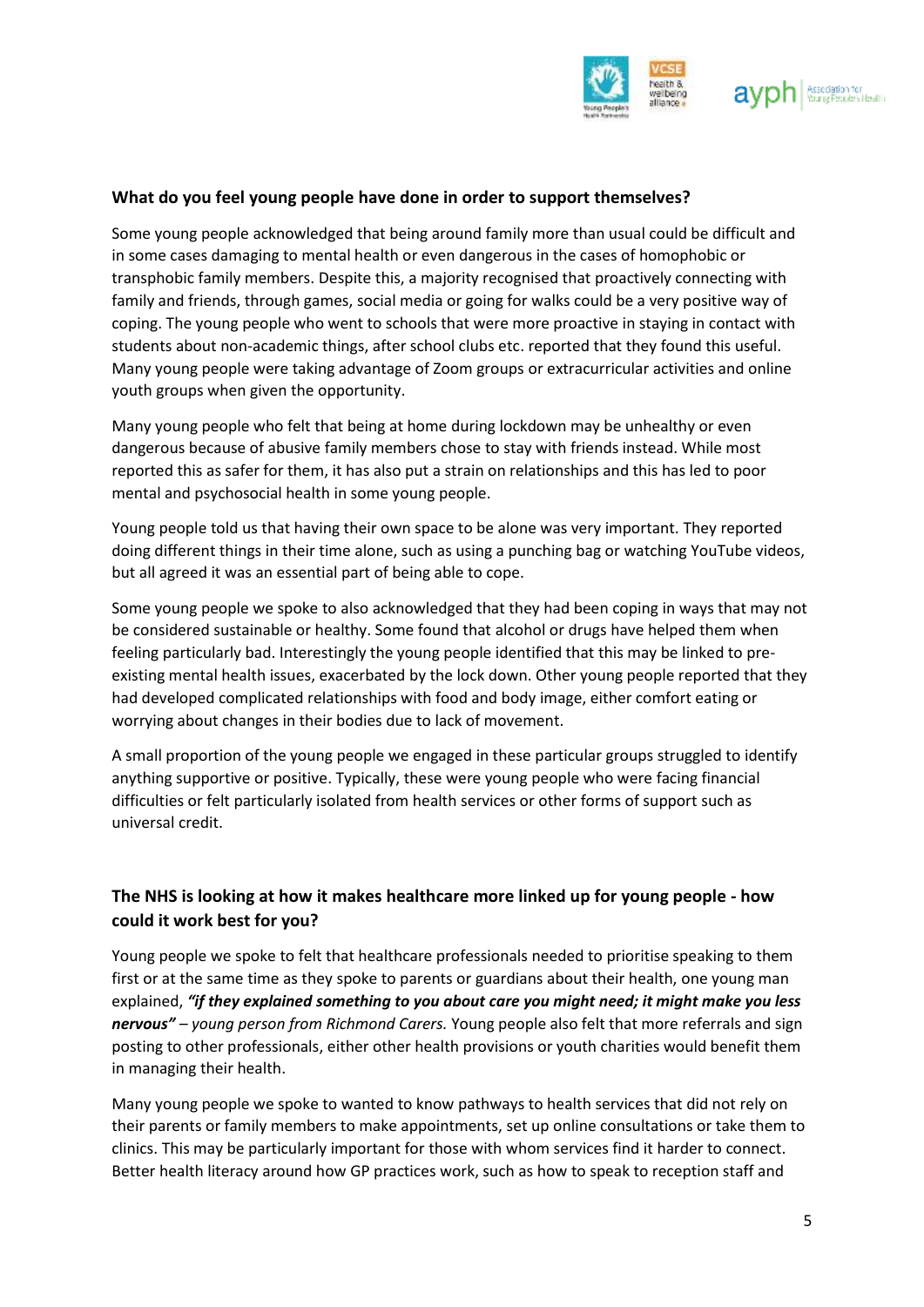



book appointments, as well as knowledge about their rights and confidentiality. A lot of young people said they would value being able to speak to healthcare professionals and mental health experts in a non-clinical setting, over Zoom or in school.

Where young people understood confidentiality, general mistrust in professionals meant young people wanted healthcare professionals to take time to view them as a whole person, rather than just their health issue. This is of course the case for all young people, but is especially important for groups of young people who may be managing health conditions, helping them to engage with care plans. This meant healthcare professionals understanding the circumstances of young people who face inequalities and the unique challenges they face, as well as the impact of managing health conditions on young people's mental health.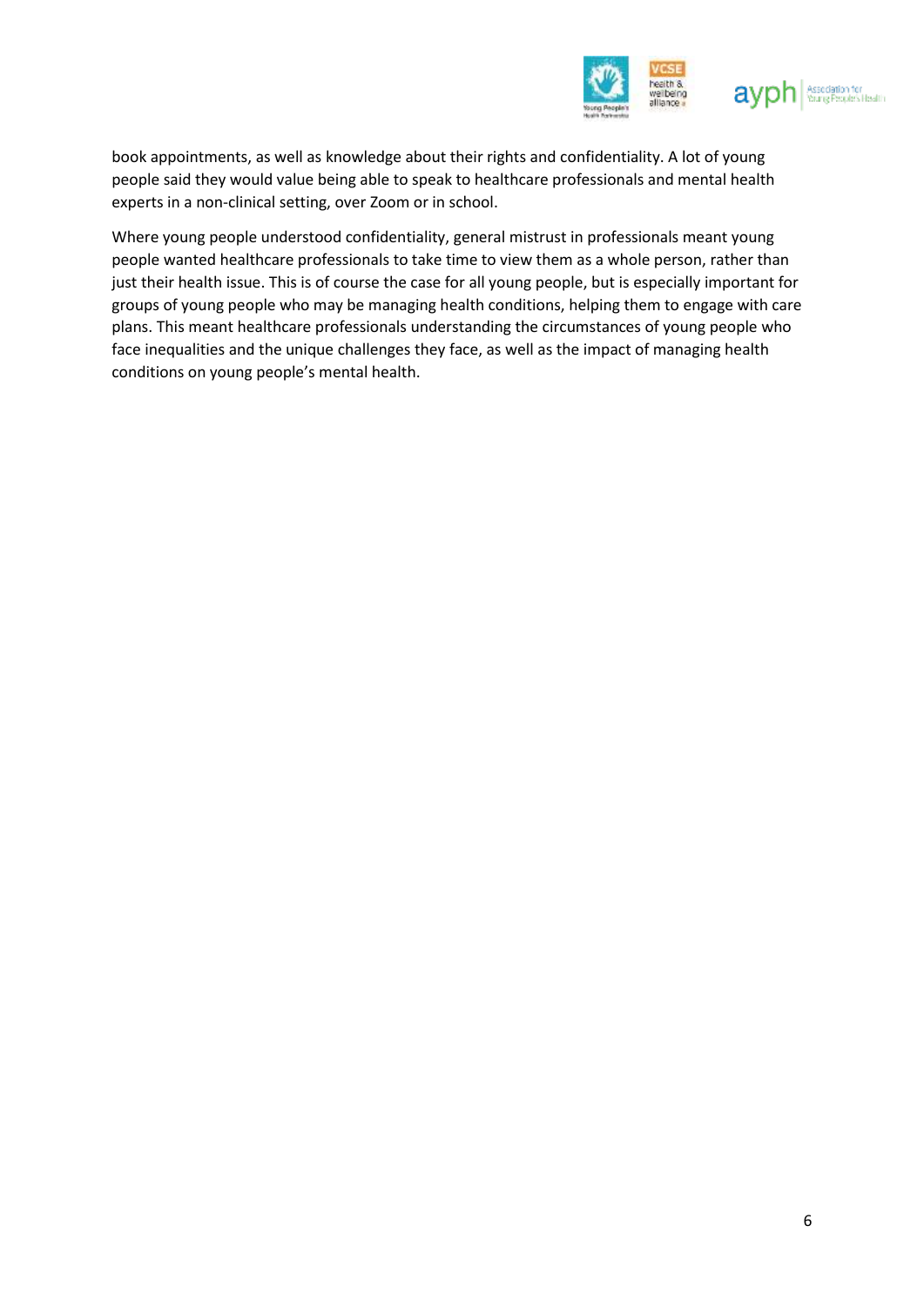

### **Key messages from young people**

- **Accessing health services:** Young people want to understand pathways to health services so they can take agency of their own health. However, they do not automatically know what support they are entitled to. Developmentally appropriate health messages for young people that explain their rights to healthcare with or without family members, clear and meaningful information about confidentiality and opportunities to engage with healthcare in a variety of settings all supported young people to manage their health during lockdown and while social distancing. This is particularly important for young people facing a wide range of social and economic challenges.
- **A range of ways to engage:** Digital engagement is a good way of reaching young people in lockdown, however, not all young people have access to computers, email, social media or a safe environment to access the support. Services should bear this in mind and ensure they have the option for communicating via telephone, posters/flyers and post.
- **Clear communication particularly for young people affected by shielding:** Young people shielding, or living and caring for loved ones who are shielding will have a heightened anxiety to Covid-19 and value regular and clear advice and updates, alongside updates for the general population who may not be shielding or managing complex health conditions.
- **Importance of social support:** Online social support such as youth groups and school clubs were incredibly helpful for young people for maintaining mental health, providing a source of information about Covid-19 and gave them a healthy distraction from the stress of lockdown. This can be very useful for young people who may otherwise distract themselves in less healthy ways, such as substance use or develop food related disorders.
- **Understanding how broader social determinants and stigma affect young people:** The effects of Covid-19 on some young people who face inequalities go beyond physical health concerns. Additional challenges are likely to be economic and work, housing and safety at home and social wellbeing and mental health. On top of this, stigma toward different communities of young people plays a big part in young people's ability to proactively engage in support. Young people are less likely to seek healthcare if they feel the services are judging them, will break confidentiality or do not understand their culture or lifestyle. This was particularly true of the LGBTQ+ and Gypsy, Traveller and Romany young people.
- **Being at home has a very different impact depending on your circumstances:** Young people spending more time at home and with family can be a protective factor for them or can be extremely challenging. They can face extra responsibilities when caring for a sibling or parent/guardian, or they may face discrimination and abusive behaviour.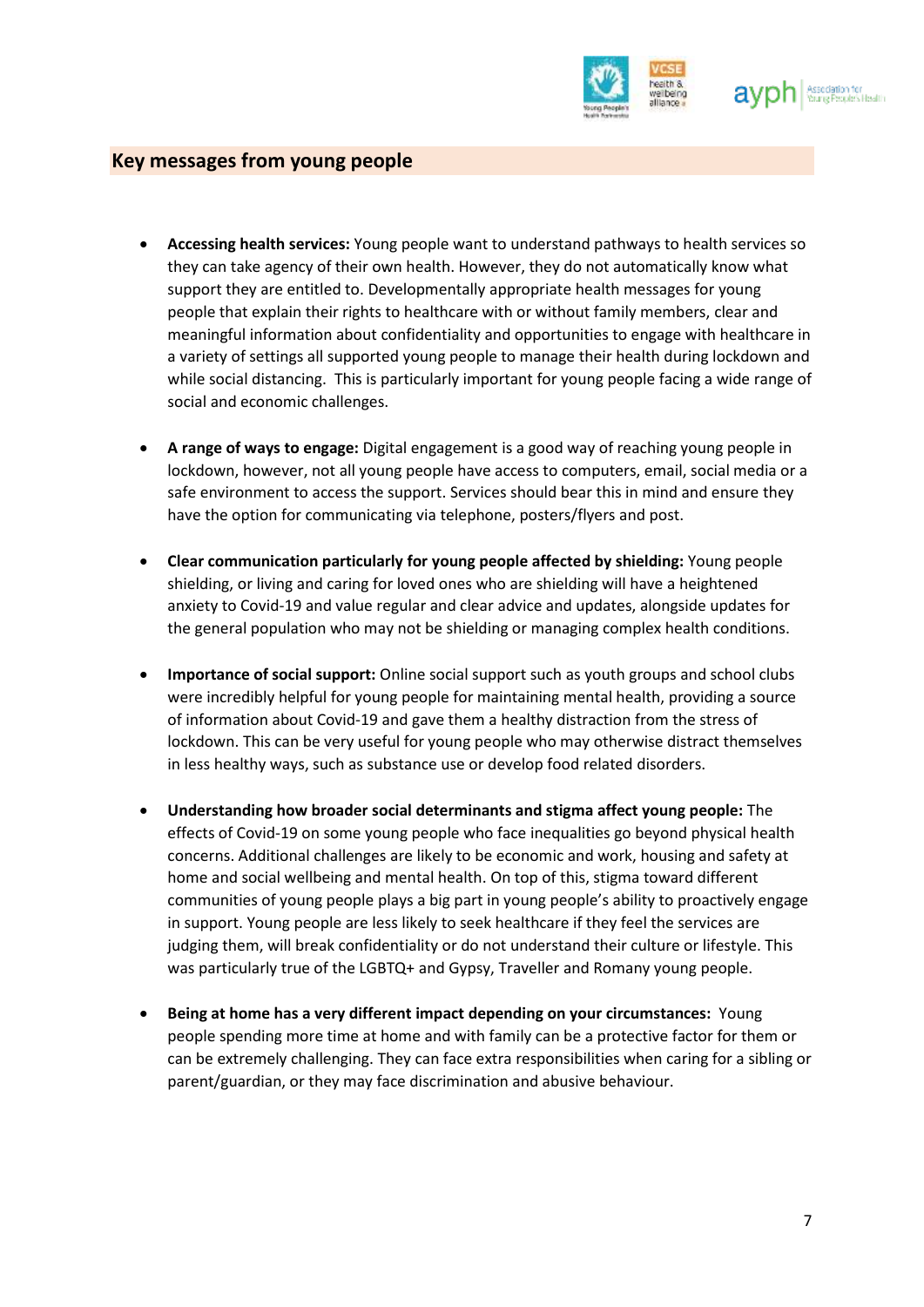

## **Summary**

Young people want to be informed about developments in Covid-19 and how to protect themselves and their loved ones. This is particularly true of young people shielding or living with a family member who is shielding. However, information often doesn't reach young people and this can cause additional worry and impact their ability to take agency over their care. Digital support can be incredibly useful for young people in all sorts of ways, from sharing the latest information to making them feel more connected to their support networks. When young people can access this support they find it very helpful, but when young people cannot access digital support, this can make them feel even more isolated.

For young people who face a range of social and economic inequalities, the effects of Covid-19 go beyond just physical health concerns. Unstable housing, employment, mental health issues and unsafe home lives are hugely significant for their health and wellbeing. Healthcare professionals and services that demonstrate an understanding of this can help to remove stigma for different groups and communities and help young people feel more comfortable reaching out for help.

Understanding how to get help in a multitude of ways, digitally, by phone and through non-clinical settings such as schools can help young people from these groups access healthcare professionals and better manage their health.

Young people value being connected to a network of friends and professionals as well as being fully informed about how services can work for them, from referrals to confidentiality.

The **Young People's Health Partnership** represents the interests of young people and young adults aged 10 – 25. We focus specifically on young people facing health inequalities. We are a partnership of six organisations with VCSE networks across the UK from the youth and young people's health sectors.

#### *<https://www.youngpeopleshealth.org.uk/YPHP>*

The **Association for Young People's Health** is the leading independent voice for young people's health in the UK, bridging the worlds of policy, practice and evidence to promote better understanding of young people's health needs and to advocate for youth friendly health services.

For more information about our work please visit the AYPH website *[www.youngpeopleshealth.org.uk](http://www.youngpeopleshealth.org.uk/)* or email *[info@youngpeopleshealth.org.uk](about:blank)*